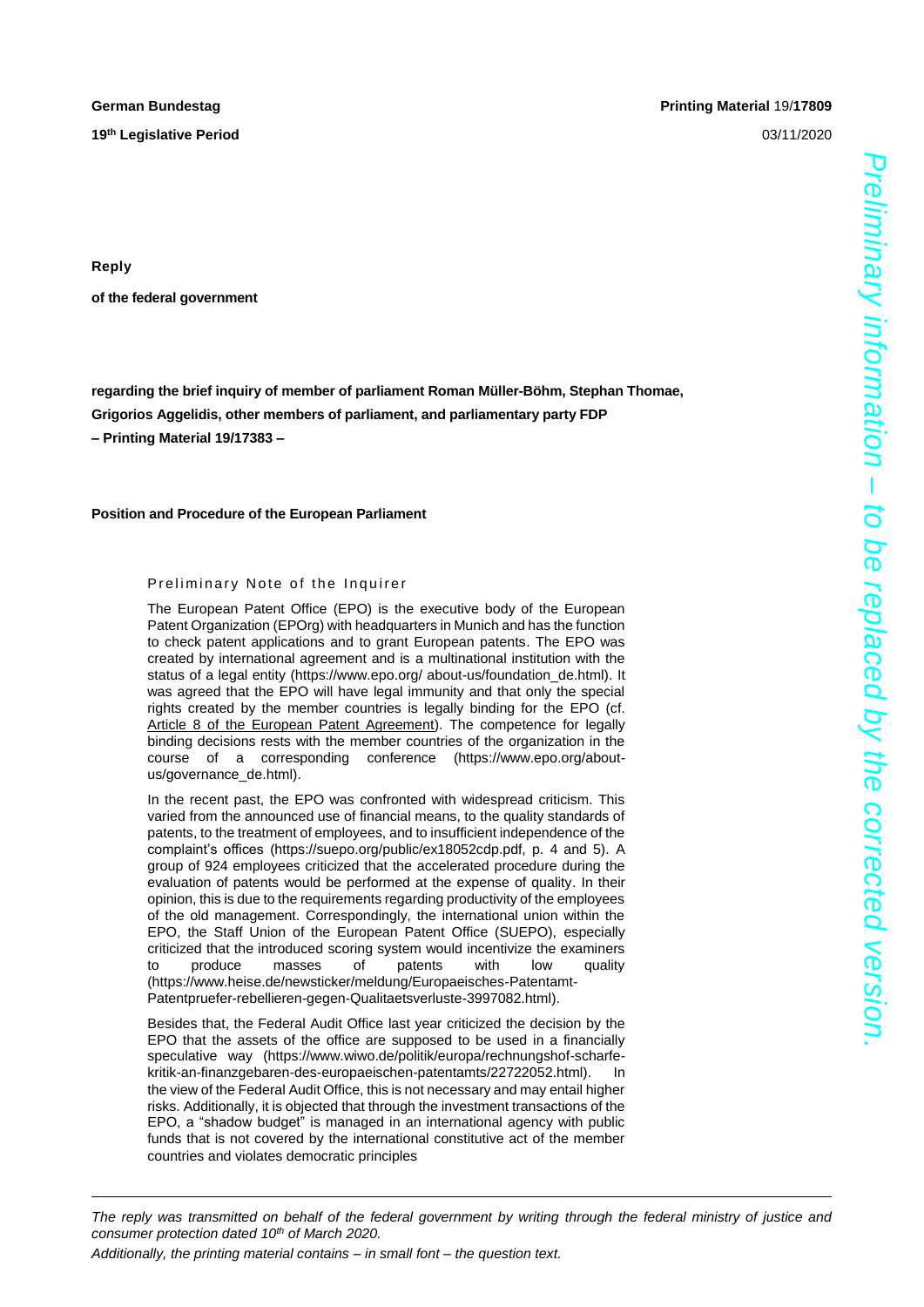(Petra Sorge, Die unheimliche Wette, WirtschaftsWoche vom 22. Juni 2018, S. 35). This continues in a general criticism regarding the state of labor and the legal controls of the EPO (http://www.deutschlandfunk.de/europaeischespatentamt-deutsches-arbeitsrecht-gilthier.724.de.html/?dram:article\_id=347579).

Moreover, employee policy was criticized for some time. Employees of the EPO mostly appeared anonymously towards the press, according to their own statements due to fear of sanctions (Petra Sorge, Die unheimliche Wette, WirtschaftsWoche vom 22. Juni 2018, S. 36). Besides that, the right to strike for employees were limited by internal regulations and sick employees were ordered to stay home. Furthermore, measures against critical employees were introduced, such as key logger. There is also talk about an EPO internal investigation unit for employee matters (Petra Sorge, Wo kein Richter ..., Cicero vom 3. Mai 2018). The former judge at the Federal Constitutional Court, Dr. Siegfried Broß, says that there are substantial deficits concerning the employment status of the employees. There are employee representatives, but they do not have any constitutive participation rights. Instead, they could only issue recommendations to which the president is not bound (https://www.deutschlandfunk.de/europaeisches-patentamtdeutsches-arbeitsrecht-gilt-hier.724.de.html?dram:article\_id=347579).

The Federal Republic of Germany, as member country of the EPO, has a joint responsibility for the EPOrg. With the changed conditions caused by the change within management as of 1<sup>st</sup> July 2018 (https://www.heise.de/newsticker/meldung/Europaeisches-Patentamt-Chef-Battistelli-tritt-ab-Campinos-tritt-an-3857253.html) and in light of the previous events regarding the EPOrg, according to the inquirer, the question arises, whether and to what extent from the perspective of the federal government, the situation at the EPOrg has changed with the new management.

1. Did the federal government have knowledge about the published accusation in the press of a loss in quality during the patent application examination and the granting of patents as compared to the previous management of the EPO, and how does the federal government assess it?

For the federal government, the quality of the patent assessment by the European Patent Office (EPO) is an important issue. Quality management and quality control must be secured sustainably within the workflow of the EPO. The federal government therefore welcomes the goals, the new president of the EPO has set himself in his strategy plan for 2019 to 2023. The achievement of these goals will be evaluated by the federal government on the basis of annual quality reports performed by the president of the EPO.

> 2. Did the federal government have knowledge about the published accusations in the press of the "shadow budget" and the financial risk management as compared to the former management of the EPO, and how does the federal government evaluate it?

The cited press reports are known to the federal government. The EPO issues a budget annually, in which also financial investments are considered and explained transparently. A so-called shadow budget does not exist. An appropriate risk management is in place.

Germany had voted against the new investment guideline for the management of cash funds during the 156<sup>th</sup> meeting of the supervisory board dated  $27<sup>th</sup>/28<sup>th</sup>$  of July 2018 on the basis of the statement issued by the Federal Audit Office.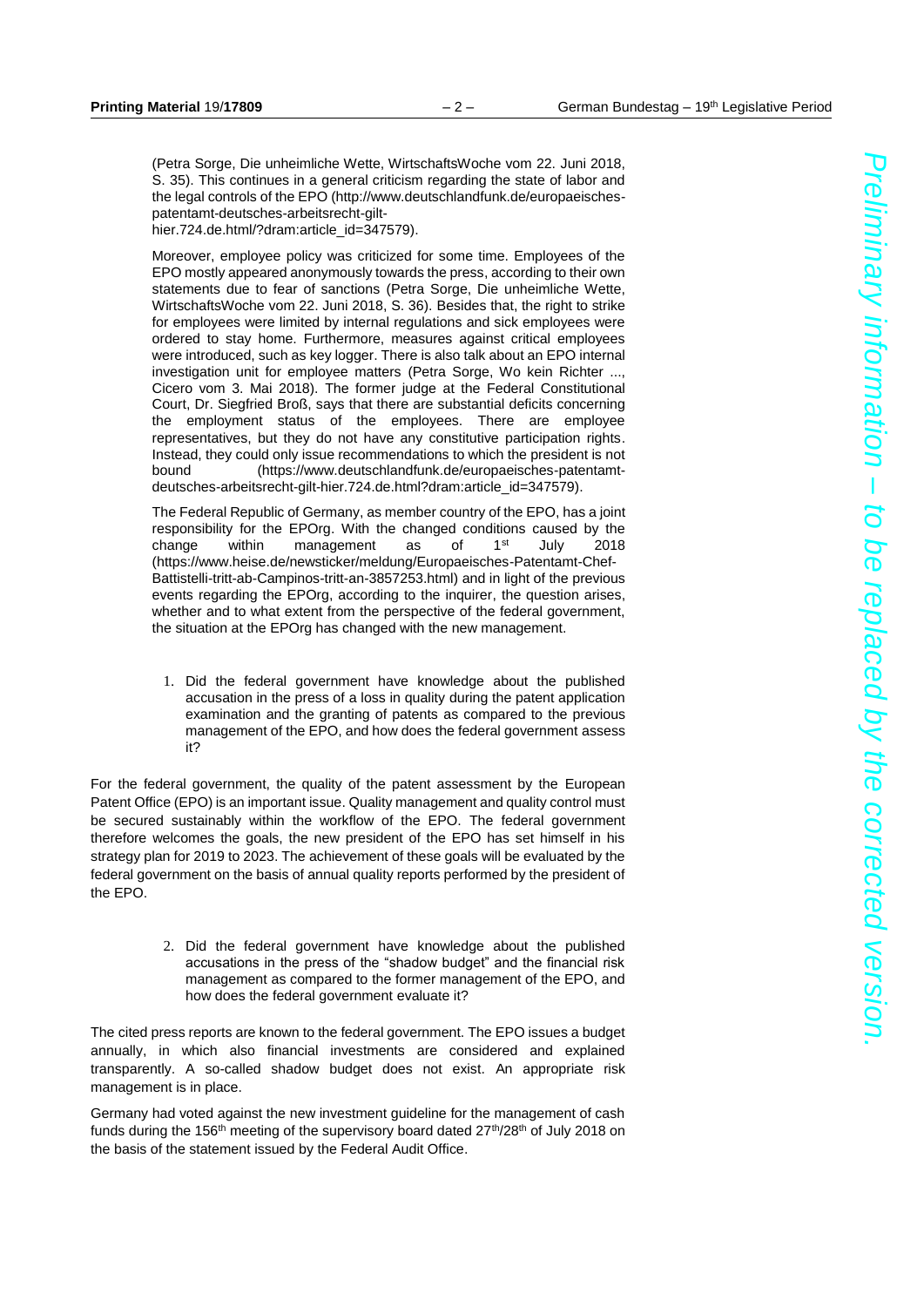- 3. According to the federal government, are there deficits in terms of financial management and the treatment of employees at the EPO?
	- a) If so, what measures would the federal government assume then?
	- b) If no and from the point of view of the federal government, are the existing rules at the EPO regarding financial management and treatment of employees sufficient?

According to the federal government, there are no deficits as regards financial management at the EPO. The federal government welcomes that the new president of the EPO wants to improve the social climate and treatment of employees, and has introduced initial measures in the course of the strategy plan 2019 to 2023.

- 4. Did the federal government have knowledge about the published accusation in the press of a violation of rights of employees caused by surveillance and curtailing of labor laws as compared to the former management of the EPO, and how does the federal government assess this?
- 5. According to the federal government, were there any complaints filed with police with respect to the EPO?
- 6. Did the federal government have knowledge about the published accusation in the press of employee surveillance by internal investigation groups of the former EPO management, and how does the federal government assess this?
- 7. Did the federal government have knowledge about the published accusation in the press of a curtailing outsourcing of the complaint's office under the former EPO management (Petra Sorge, Wo kein Richter ..., Cicero vom 3. Mai 2018), and how does the federal government assess this?

Questions 4 to 7 are answered together.

The questions involve confidential disciplinary procedures to which the federal government does not take position. This also applies to the procedures before the internal complaint's offices.

- 8. In the view of the federal government, is there a "legal" control that was itself instituted by the EPO, (Petra Sorge, Wo kein Richter ..., Cicero vom 3. Mai 2018) which itself ensures an effective legal protection?
- 9. In the view of the federal government, is the current of the complaint's offices task as an authority, without being bound to restrictions, sufficiently met?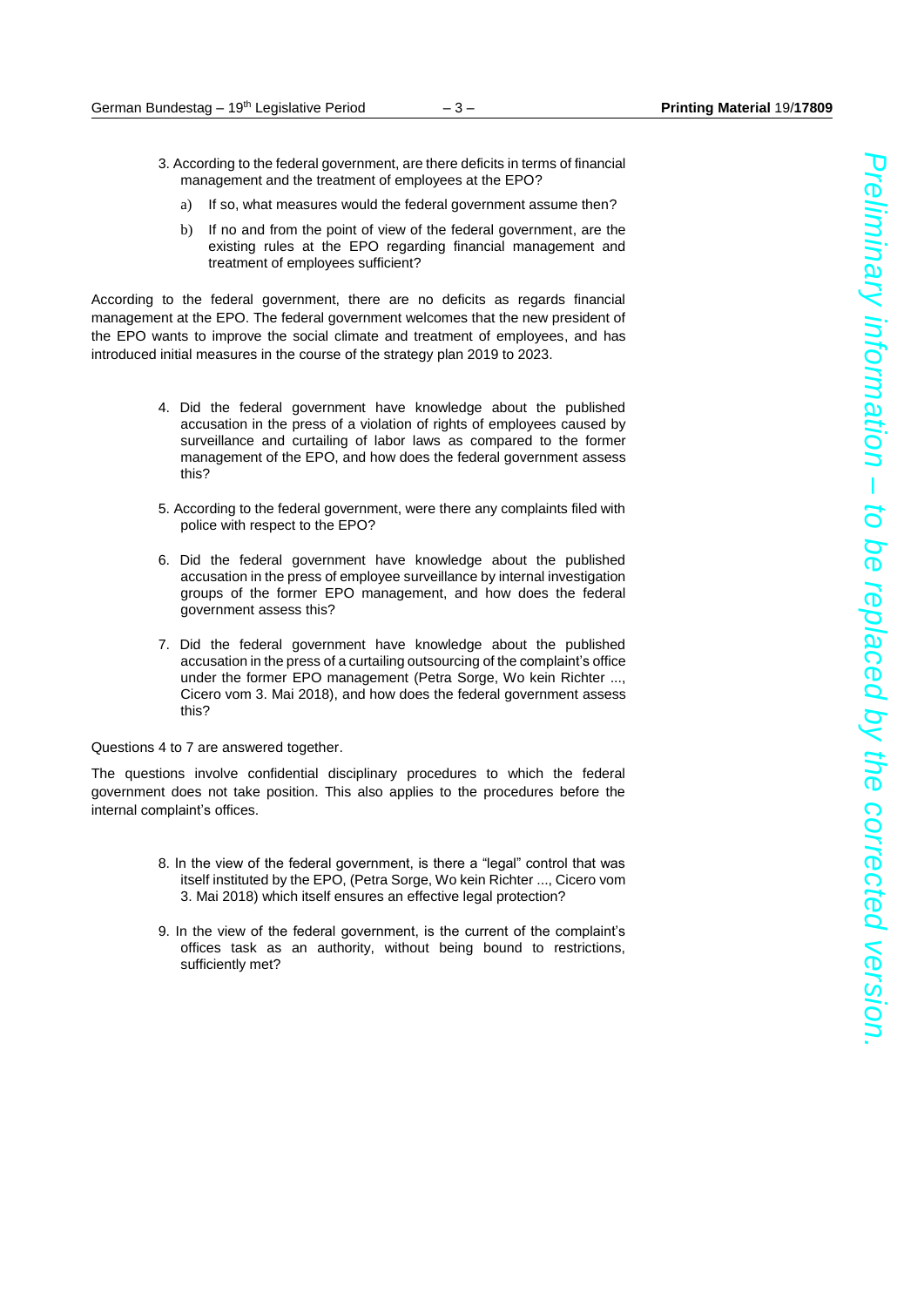- 10. In the view of the federal government, is there a necessity to change the "legal" control system at the EPO?
	- a) If so, how should it be restructured in the view of the federal government?
	- b) If no, is it the opinion of the federal government that a legal control at the EPA is sufficient?

Questions 8 to 10 will be answered together.

It is the view of the federal government that an effective legal protection exists against decisions by the EPO. The federal government does not see any need for reform at the moment.

The European Patent Organization (EPOrg) was granted immunity by the national jurisdictions of the member countries as an international organization in the course of its official activity. This corresponds to a normal approach in all international organizations. Consequently, international organizations are not bound to national jurisdictions.

The EPO is a body of the EPOrg (cf. Article 4, Section 2a) of the European Patent Agreement (EPA). The employees of the EPO have the right for an appropriate legal protection before international courts (Administrative court of the International Labor Organization (ILOAT)) (cf. Article 13, Section 1 EPA).

For disputes that affect patent decisions of the EPO, the independent complaint's offices are responsible. The employees of the complaint's offices are not bound to instructions during their decision making and are only subjected to the European Patent Agreement (cf. Article 23, Section 3 EPA).

At the 148<sup>th</sup> meeting of the supervisory body of the European Patent Organization dated  $29<sup>th</sup>/30<sup>th</sup>$  of June 2016, the supervisory body approved a comprehensive reform of the complaint's offices, which further strengthened the autonomy of the complaint's offices. The reform is effective as of 1<sup>st</sup> of July 2016.

> 11. How does the federal government assess the impact of the legal independence of the EPO from national and European law as regards the collaboration of the EPO with the EU member states to solve the criticism towards the EPO?

The immunity granted to the EPA complies with the normal approach at international organizations. It influences the objective collaboration between the EPA and their member states just as little as with other international organizations.

- 12. Is the federal government in dialogue with the EPO regarding the accusation or several accusations, and if so, how?
	- a) If so, what results have been achieved so far?
	- b) If so, what goals does the federal government pursue with a dialogue?

The federal government is in a continuing dialogue with the EPO as regards different issues. Important issues for the federal government are especially patent quality, social climate, and long-term financial stability.